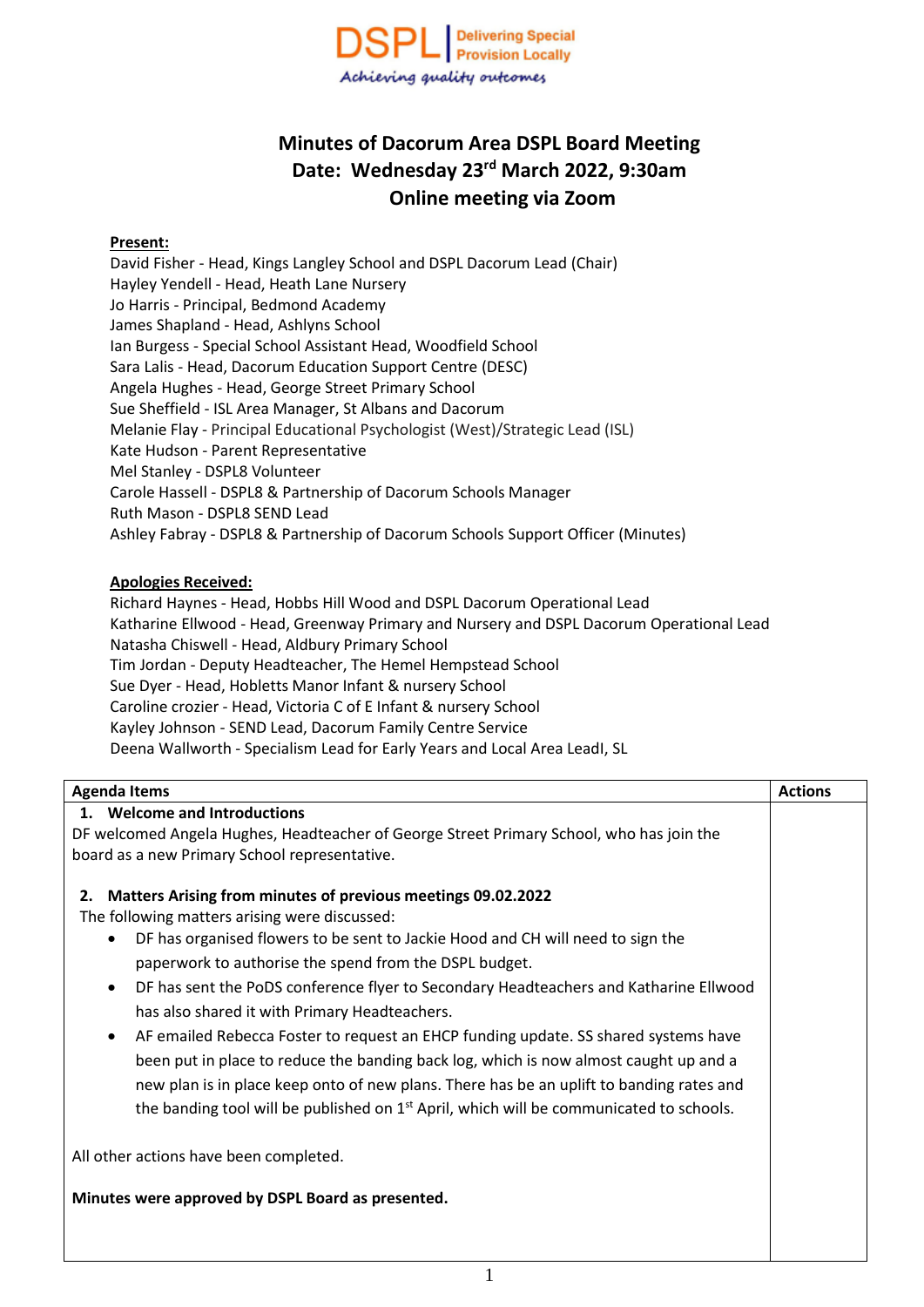#### **3. Finance**

### **a) Local School Partnership Budget 2021/22 update**

The LSP is within budget; Gade and Kings Langley Partnership are fully staffed, the service has notice a drop in Primary cases and as slight increase in secondary cases. Dacorum Family Services North & East is now fully staff; their new SENS School Family worker (SFW) is starting next week. The recruitment for the SFW is on hold, as there is only 15 hours available in the budget and instead additional hours have been offered to the SFW's as overtime. The service will not be charging schools the additional fee this year, which will be communicated with schools.

### **b) DSPL budget 2021/22**

The DSPL budget is on track and the budget update is covered in the DSPL8 presentation. CH proposed the following changes to the budget for discussion:

- **SENCo briefing & support** this budget line has £3,000 remaining and proposed using some of the funding to offer as an incentive to schools to complete the SEND Benching marking tool, to increase the uptake in our area, by purchasing the Lone SENCo resource. Board members discuss this and agreed this proposal.
- **SLCN** from the £4500 so far £1000 has been spent on Language for Behaviour an Emotion Day 1 training. Day 2 will also be purchase from this budget line and proposed using the remaining budget for English as an Additional Language (EAL) Training; due to the cross over with SLCN & EAL in LHNF applications. The board members discuss this and agreed face to face training after the May Half Term would be a good use of the funding and agreed this proposal.
- **Mental Health projects £4000** proposed to use for additional ADD-vance coaching extra 10 = £3850. Board members discuss this and agreed the coaching has had a positive impact on families and unless DSPL has an alternative proposal to present to the board, all agreed this proposal.

DF suggested for future proposal for changes to the budget to be circulate prior to the board meetings, with a range of options for discussion at the board meeting.

SS share the September DSPL budget will be available at the beginning of the Summer Term and there is no intention to reduce the budget.

## **c) PoDS budget 2021/22**

The PoDS fee for the last two years has been reduced; £0 conference fee and to 25p per pupil, to reflect the situation during Covid. This will revert back to previous charges; £100 conference fee and 65p per pupil for 2022/23, to enable PoDS to cover costs for future Conferences.

## **4. DSPL/PoDS Managers update & SEND Lead update:**

CH/RM presented a PowerPoint presentation on the DSPL update and a copy will be circulated with the minutes. The following comments were discussed:

- RM highlighted Woodfield training session are not always fully booked and these are a good starting point for TA's. IB suggested also organising twilight session if this helps with attendance and to let him know.
- KH asked why LHNF applications are often not awarded the banding schools have applied for. CH clarified the panel have a thorough discussion on each application, flowing the flow chart and if the banding is not evidenced in the application then the banding cannot be agreed. Schools are provided with a decision letter and advice for next steps. SS shared ISL